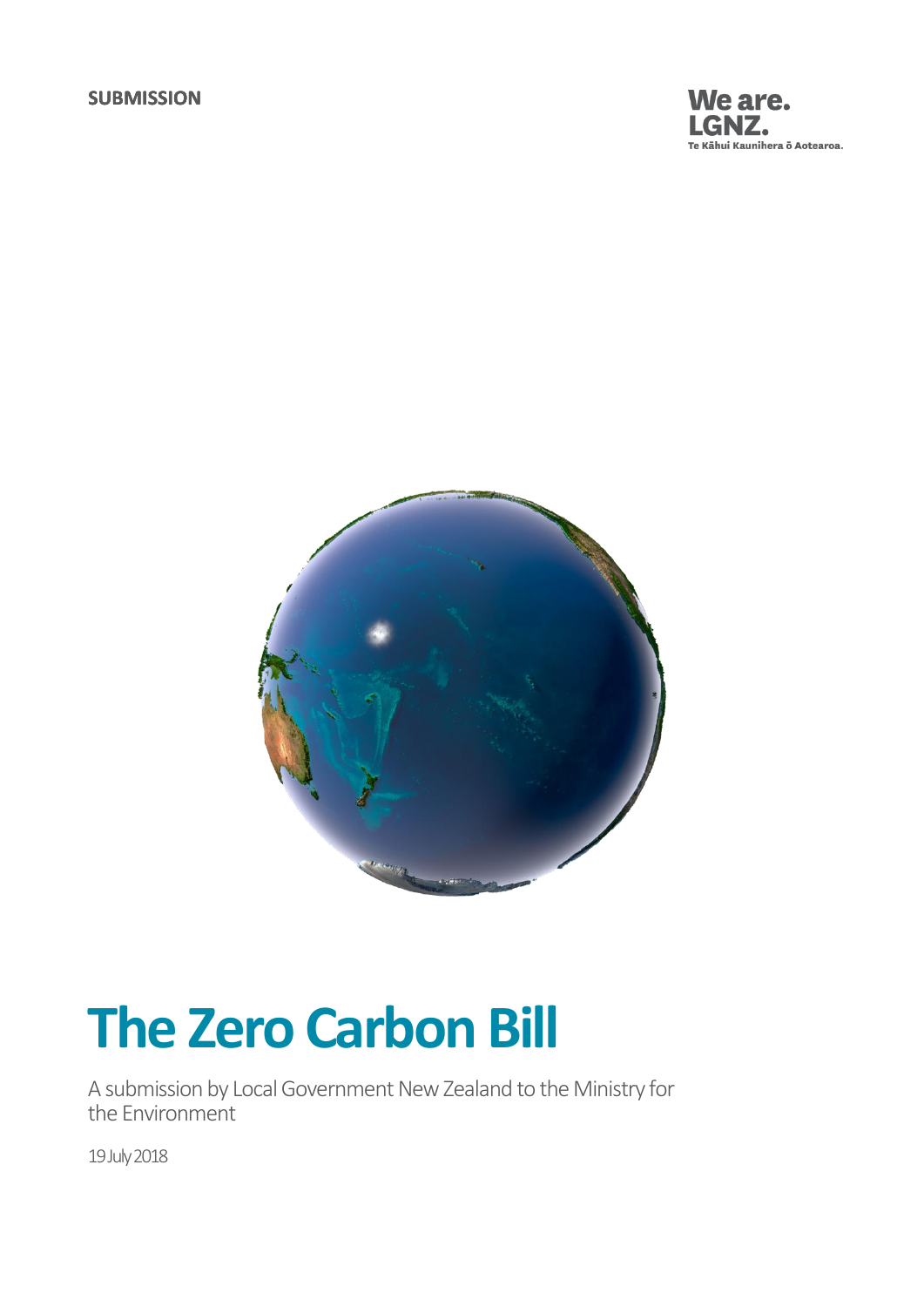# <span id="page-1-0"></span>**Contents**

| Contents                                  | $\overline{2}$ |
|-------------------------------------------|----------------|
| Weare. LGNZ.                              | 3              |
| Introduction                              | 3              |
| Summary                                   | 3              |
| 2050 target                               | 5              |
| Emissions budgets                         | 6              |
| Government response                       | 8              |
| Climate Change Commission                 | 9              |
| Adapting to the impacts of climate change | 11             |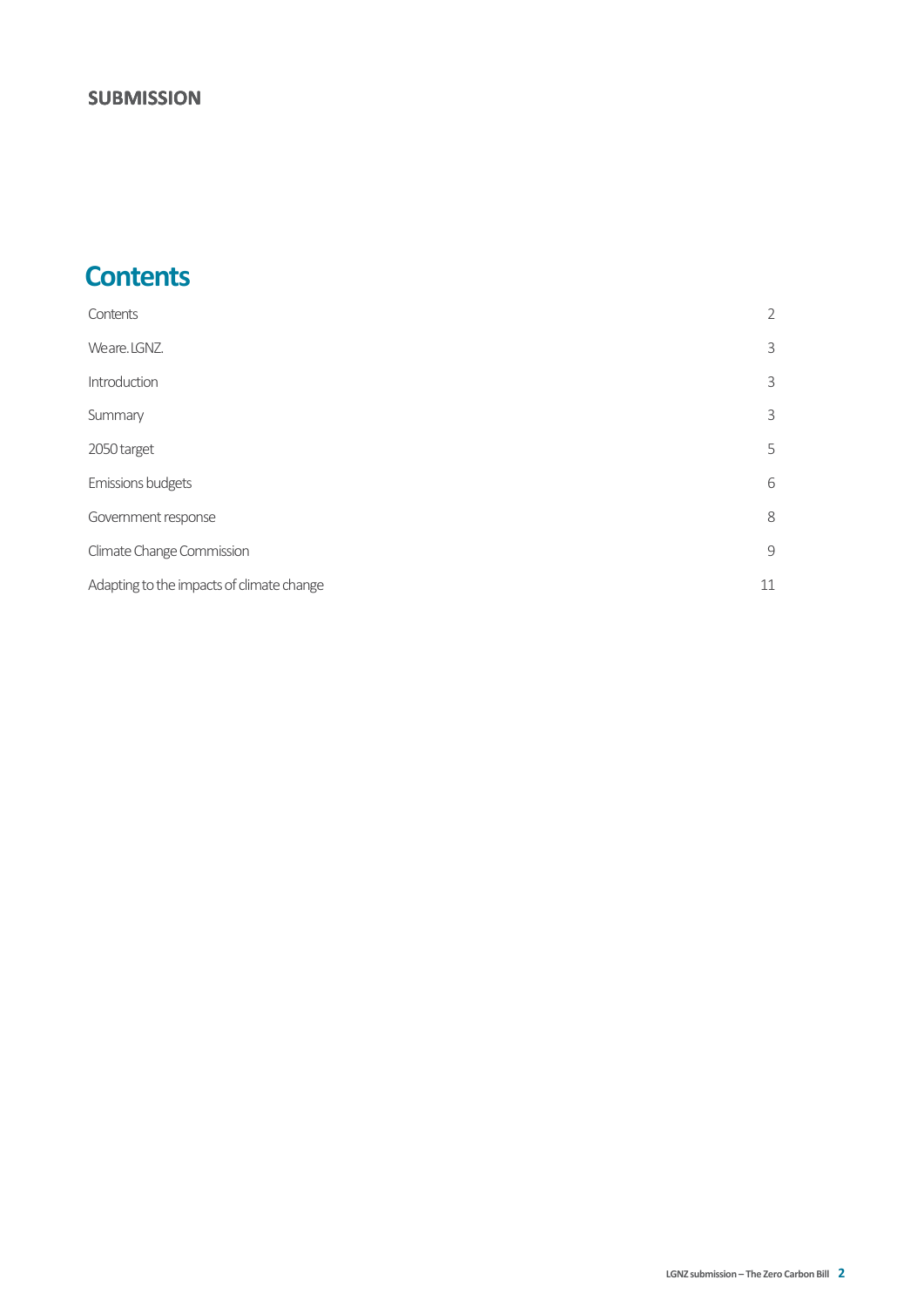

# <span id="page-2-0"></span>**Weare.LGNZ.**

Local Government New Zealand (LGNZ) is the national organisation of local authorities in New Zealand and all 78 councils are members. We represent the national interests of councils and lead best practice in the local government sector. LGNZ provides advocacy and policy services, business support, advice and training to our members to assist them to build successful communities throughout New Zealand. Our purpose is to deliver our sector's Vision: "Local democracy powering community and national success."

This final submission was endorsed by Dave Cull, President, Local Government New Zealand.

# <span id="page-2-1"></span>**Introduction**

LGNZ welcomes the opportunity to make a submission in response to the Government's Discussion Document on its proposed Zero Carbon Bill.

Adapting to and mitigating the impacts of climate change is a priority focus for councils across New Zealand. Local government's view is that climate change adaptation and mitigation go hand in hand. The emissions trajectory that we get locked into will determine the scale of our adaptation challenge, while equally we cannot invest significant amounts of money into preparing for climate change without doing anything to reduce the problem.

Local government is committed to "doing its bit" to contribute to emissions reductions. A number of councils across the country are already taking steps to reduce emissions, both within their organisations and the community. However, LGNZ's view has long been that there is a need for a clearly defined pathway to a low-emissions economy that sets a clear target and plan for meeting it, including by allocating roles and responsibilities.

LGNZ considers that the Government's proposed Zero Carbon Bill framework will provide that pathway, and will ensure that New Zealand takes a long-term approach to climate change action.

The Zero Carbon Bill framework also presents an opportunity for New Zealand to give focus to and make significant progress on climate change adaptation and LGNZ is pleased to see that the Government intends that adaptation be included in that framework. However, local government's position is that inclusion of adaptation in the Bill's framework alone will not be sufficient to make real progress in this area. Real progress on effective adaptation will only be achieved if central and local government work together. Local authorities are at the frontline of adaptation in New Zealand, and the impacts of adaptation are by definition local. As such, local government is well-placed to play a key role in developing and implementing the policy settings, frameworks and tools that are needed to enable New Zealand communities to adapt.

<span id="page-2-2"></span>LGNZ's chosen responses from the Government's list of options to each of the questions set out in the Discussion Document is noted in bold in this submission. The submission also provides LGNZ's additional comments on each particular issue set out in the Discussion Document.

# **Summary**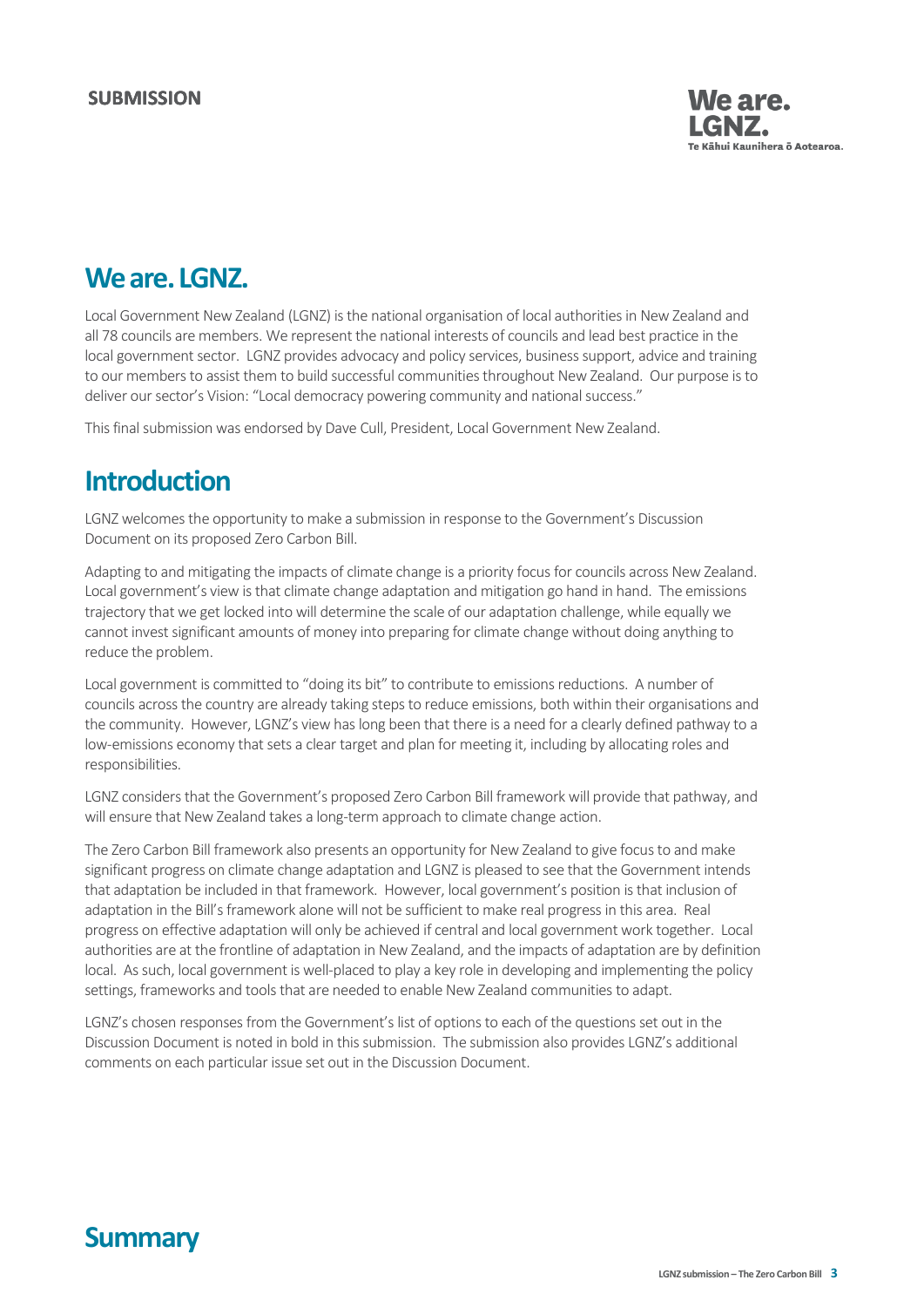

#### In summary, LGNZ considers that:

- An emissions reduction target must be set in law now to provide New Zealanders with certainty and to kick start concerted mitigation action.
- While local government's ultimate ambition is that New Zealand will transition to a net zero emissions economy by 2050, the local government sector's view is that the Government should in the first instance adopt a target of net zero long-lived gases and stabilised short-lived gases until such time that New Zealand has a better understanding of the impact and capacity of technology to contribute to emissions reductions, particularly in agriculture.
- New Zealand should give priority to its domestic mitigation effort, while leaving some flexibility to rely on international carbon units if necessary to meet its emissions reduction target.
- Revisions to the 2050 emissions reduction target should be to make that target more ambitious. The circumstances in which the target could be loosened must be exceptional.
- Emissions budgets will provide communities with clarity and certainty. Any changes to the emissions budgets should be to strengthen them.
- The Climate Change Commission must not be a substitute for the Government showing strong leadership on climate change. Mechanisms must be put in place to ensure that the Government and successive governments are required to demonstrate leadership and take durable action on climate change.
- The Climate Change Commission should have advisory and monitoring functions but mechanisms should be put in place to require the Government to publicly respond when it disagrees with the findings, advice or recommendations of the Commission.
- LGNZ commends the Government for recognising it as essential that some of the Commissioners have knowledge and experience of adaptation and local government.
- The Zero Carbon Bill must cover adapting to climate change.
- The proposed functions of a national risk assessment and national adaptation plan will provide New Zealand with clearer direction on adaptation and clearer allocation of roles and responsibilities for adaptive action. Local government must be closely involved in the development of both of these tools.
- A national risk assessment should be undertaken by LGNZ's proposed Local Government Risk Agency, or a similar national agency and not by the Climate Change Commission.
- The Government's proposed adaptation reporting power should not result in any unnecessary duplication of reporting, presuming that a certain level of reporting by key organisations will be required to complete a national risk assessment.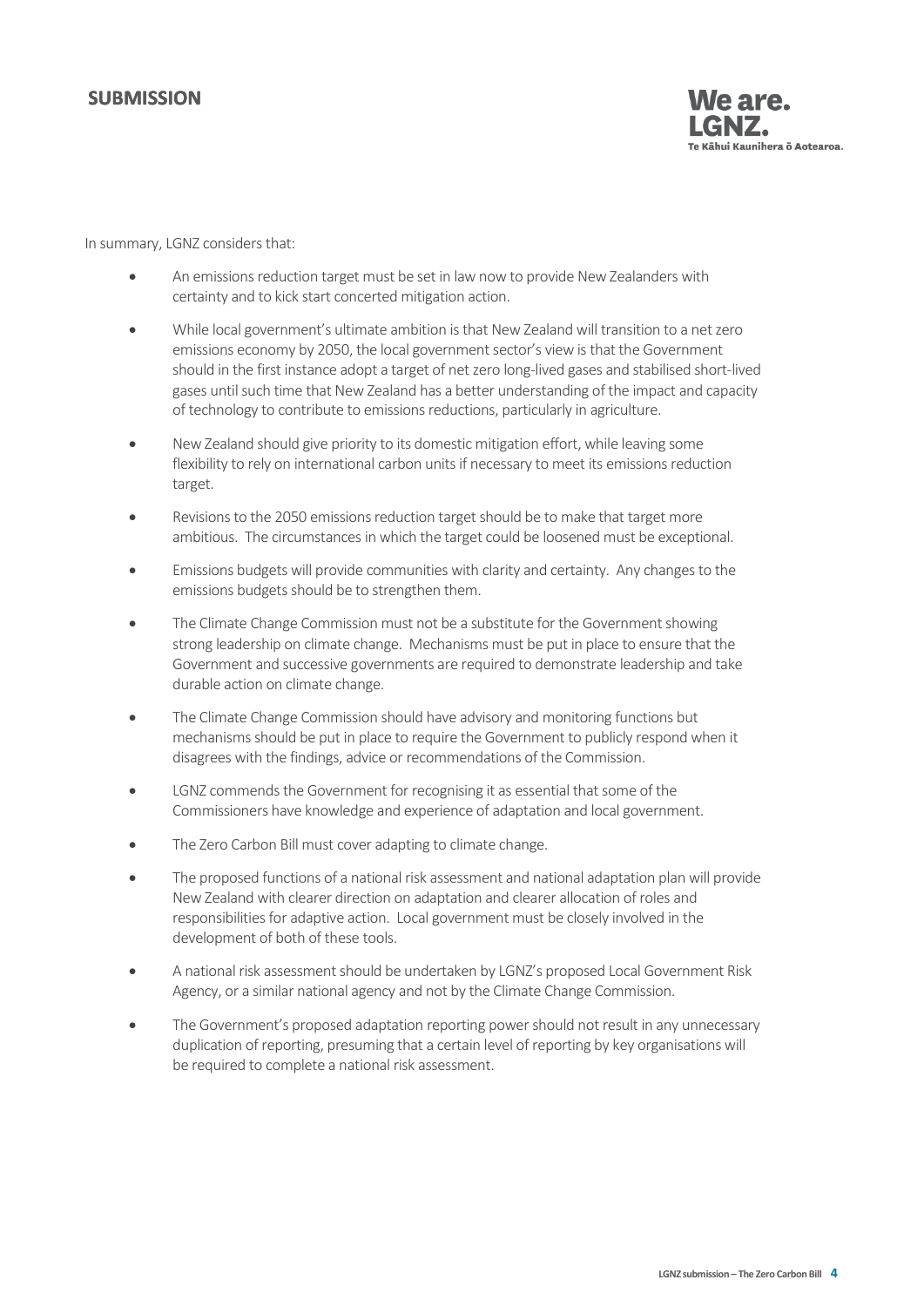

# <span id="page-4-0"></span>**2050 target**

LGNZ has previously endorsed the need for a clear emissions reduction target to be set in law, notwithstanding that New Zealand already has an obligation to meet an emissions reduction target under the Paris Agreement. A much more concerted effort is urgently needed to reduce New Zealand's domestic emissions.

The local government sector's ambition is that New Zealand will ultimately make the transition to a net-zero emissions economy. However, LGNZ and its members recognise that this ambition will have significant, and potentially disparate, impacts on New Zealand's communities, particularly rural and vulnerable communities. In its submission to the Productivity Commission on its draft report on how New Zealand can transition to a low-emissions economy, LGNZ urged the Productivity Commission to more strongly consider and address the potential for disparate impacts on the well-being of vulnerable and rural communities and how these could be mitigated. LGNZ urges the Government to keep this in mind when it sets an emissions reduction target.

LGNZ's responses to the specific questions set out in the Discussion Document are provided below.

#### What process should the Government use to set a new emissions reduction target in legislation?

#### Answer: The Government should set a 2050 emissions reduction target in legislation now.

Setting the target in law now will provide clarity, certainty and help to achieve consistency across sectors, businesses and communities. LGNZ urges the Government to get on with putting in place the target that New Zealand needs to meet, as opposed to delaying things any further. LGNZ is concerned that if the Government sets an emissions reduction target in law later, the timeframe remains undefined and subject to change. That will not provide New Zealanders with the certainty that they need. Nor will it encourage New Zealanders to get on with making the progress and changes that are required now. Setting the target now provides a strong impetus and platform for action.

In any event, LGNZ's view is that New Zealand's communities are expecting an emissions reduction target to be set in law as a result of this process, and that to delay things further would be inconsistent with that public expectation.

### If the Government sets a 2050 target now, which is the best target for New Zealand?

#### Answer: Net zero long-lived gases and stabilised short-lived gases.

The local government sector's ultimate ambition is that New Zealand transitions to net zero emissions across all greenhouse gases by 2050. As the sector that will bear the most significant costs of infrastructure adaptation and with a mandate to ensure community well-being, local government supports a strong target and commitment to taking substantial action to reduce the impacts of climate change.

However, LGNZ recognises the significant impacts of the transition on rural communities and the concerns that those communities have. LGNZ acknowledges that rural communities do have ambitions to reduce their emissions, but that currently there are some significant unknowns. We do not yet have a clear understanding of what large-scale land use will entail and when it will happen (though LGNZ does recognise the need for such land use change if significant reductions in emissions are to be achieved) and there is still significant further work to do around developing relevant science and technology to support rural communities to do more to reduce and account for agricultural emissions.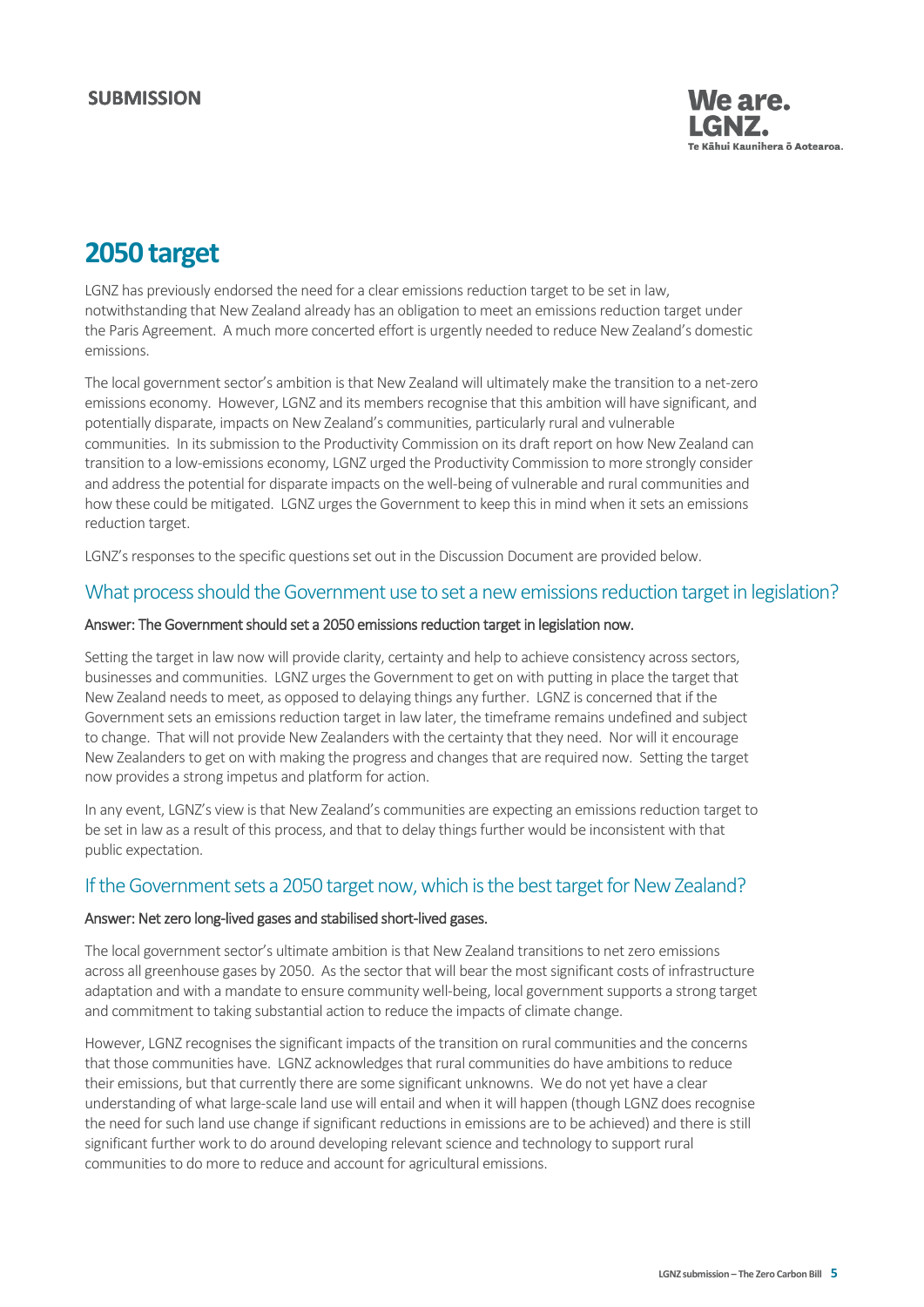

Until such a time that the means and mechanisms for reducing and accounting for agricultural emissions are better understood, LGNZ supports the Government adopting the proposed target of net zero long-lived gases and stabilised short-lived gases. Further, it is long-lived gases such as carbon dioxide and nitrous oxide that are the greatest threat to global climate change. The Government can and should then revise the target to be more ambitious once technologies have developed and once we have a clearer, science-based understanding of how agricultural emissions can be accounted for. This approach will support rural communities through the transition, and ensure that the impacts of the transition on those communities are not hard-hitting and immediate ones that the sector could not recover from.

LGNZ does, however, consider that further work needs to be done by the Government to define what is meant by "stabilisation" of short-lived gases. This is something that the Interim Climate Change Committee or Climate Change Commission could advise on, and any final decision as to what the target means and requires should be consulted on with affected sectors, particularly the agriculture sector.

Notwithstanding LGNZ's preference for this phased approach for New Zealand's emissions reduction target, LGNZ considers that it is critical that research and development focused on reducing agricultural emissions is prioritised. Setting the different targets for different gases is ultimately not about lowering ambition or slowing down progress but about being realistic as to, and allowing, the time that will be needed to allow quality research and development to take place to inform the progress that must ultimately be made in this area.

### How should New Zealand meet its targets?

#### Answer: Domestic emissions reductions and using some emissions reductions from overseas that have strong environmental safeguards.

LGNZ's view is that priority should be given to a domestic effort to reduce emissions in order to reap the maximum economic benefit and other co-benefits that a domestic effort would provide. However, New Zealand does still need flexibility and the ability to access a broad range of options to meet its emissions reduction target. As such, LGNZ considers that New Zealand should be able to meet its targets by using some emissions reductions from overseas (international carbon units) where a top up is needed. The international carbon units should only be drawn upon when domestic mitigation efforts are genuinely not sufficient to enable New Zealand to meet its target.

LGNZ agrees that if international carbon units are utilised it is critical that they have strong environmental safeguards. There is further work that likely needs to be done to define what constitutes such a strong and robust safeguard. Once defined, the Climate Change Commission could be utilised to provide advice on whether international carbon units have sufficiently strong environmental safeguards.

### Should the Zero Carbon Bill allow the 2050 target to be revised if circumstances change?

#### Answer: Yes.

<span id="page-5-0"></span>Although the future is uncertain, LGNZ does anticipate that technologies and science will develop to aid efforts to meet our emissions reduction target, and to speed progress up. As such, LGNZ considers that there must be some flexibility for the Government to revise the 2050 emissions reduction target if circumstances change. Changes to the emissions reduction target would likely be suitable in circumstances where there are advancements in science and technology and changes to international policy.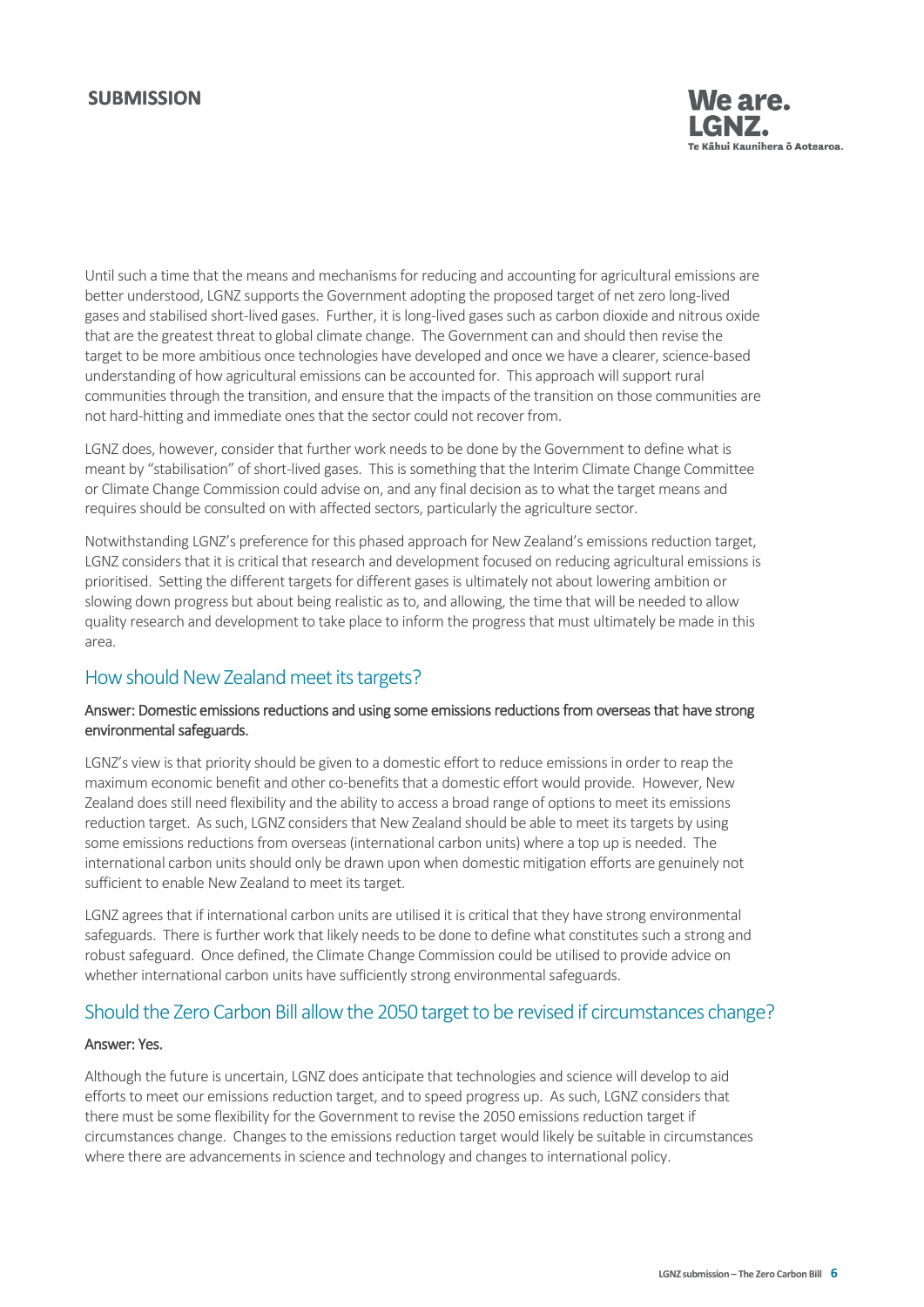

The scope to change the emissions reduction target must ultimately be to make that target more aggressive and to speed up progress.

The circumstances in which the emissions reduction target could be weakened must be exceptional and limited. The Bill's provisions must ensure that the target cannot be changed at the whim of politics. The Bill should require that stringent criteria are met before the target can be loosened. LGNZ's view is that it may in fact be more appropriate to utilise emissions budgets as the mechanism for accounting for exceptional circumstances. The budgets could be utilised to even out the impacts of an exceptional external event or circumstance over time, without necessarily requiring a change to the ultimate long-term emissions reduction target.

Any changes to the target, whether to strengthen or weaken it, should be consulted on and should be underpinned by scientific analysis.

# **Emissions budgets**

LGNZ is supportive of the Government's proposal to establish an emissions budgeting mechanism under the Zero Carbon Bill.

LGNZ's responses to the specific questions set out in the Discussion Document are provided below.

# Do you agree with the Government's proposal for three emissions budgets of five years each to be in place at any given time?

#### Answer: Yes.

LGNZ agrees with the Government's proposal that three emissions budgets of five years each should be in place at any given time. The emissions budgets will provide communities, sectors and businesses with certainty and consistency.

#### Should the Government be able to alter the last emissions budget?

## Should the Government have the ability to review and adjust the second emissions budget within a specific range under exceptional circumstances?

#### Answer: Yes, to both questions.

LGNZ's position is that it might be appropriate to adjust the second and third emissions budgets in circumstances where there are significant changes to science, technology and/or international policy. The scope to change the budgets must ultimately be to strengthen them and speed up progress.

The Bill should set out a stringent set of criteria which must be met before the budgets could be weakened. Care must be taken to ensure that the Bill's framework does not allow emissions budgets to be weakened at the whim of politics. There must be genuine reasons for weakening a budget.

As noted above for changes to the emissions reduction target, changes to the budgets should be required to be consulted on and underpinned by scientific analysis.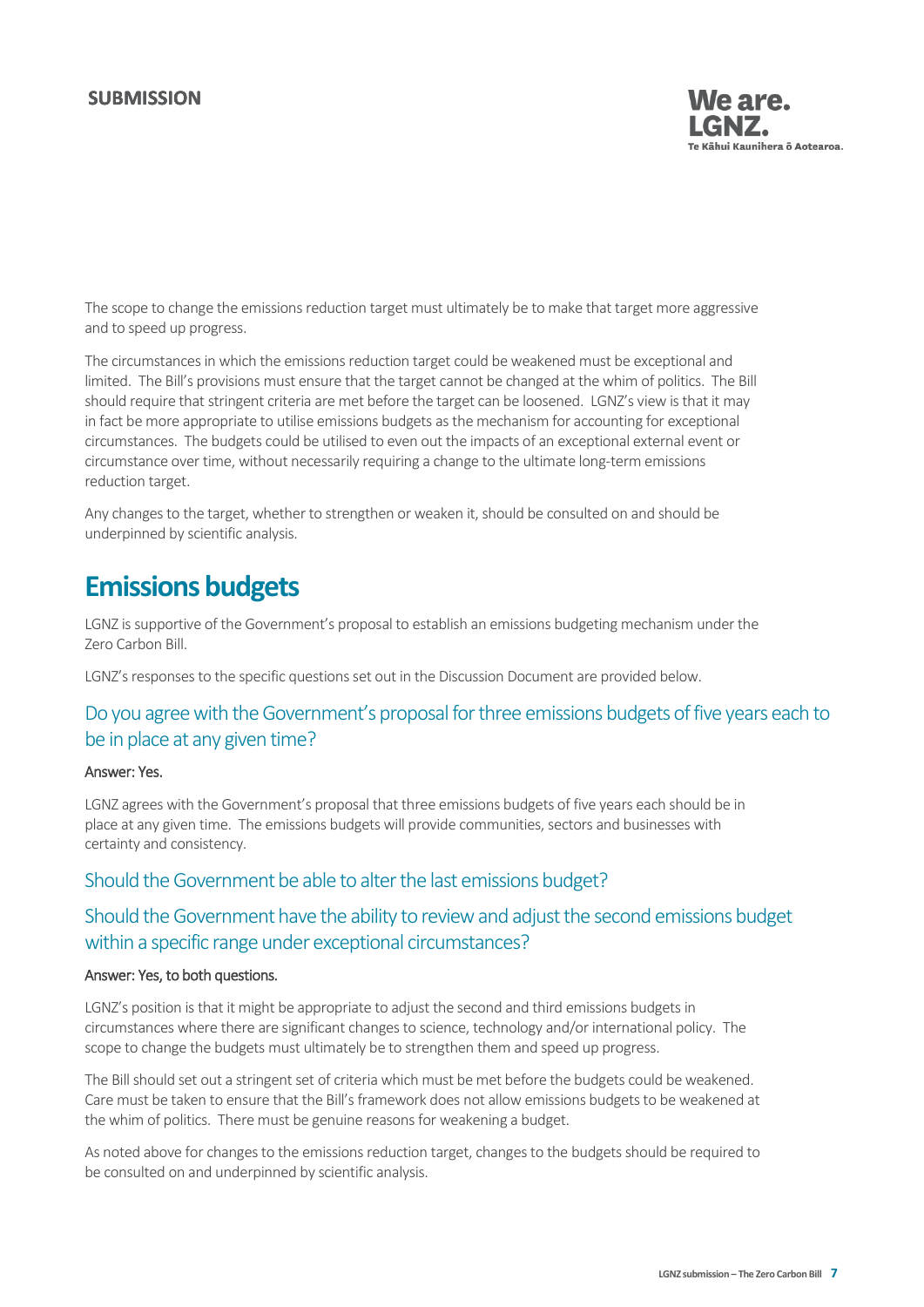

# Do you agree with the considerations we propose that the Government and the Climate Change Commission take into account when advising on and setting budgets?

#### Answer: Yes.

LGNZ agrees with the proposed list of considerations that the Climate Change Commission and Government should take into account when advising on and setting budgets. LGNZ considers that it is important that social and economic factors are taken into account, and is pleased to see that such factors have been included in the proposed list of considerations.

<span id="page-7-0"></span>Ultimately, the key consideration that must be taken into account when setting budgets is whether they will help to achieve the long-term vision of reduced emissions.

# **Government response**

LGNZ's view is that it is critical that the Government and subsequent governments demonstrate strong leadership on climate change action. Requiring action by governments in law sends a strong signal, and will ensure that commitment to addressing climate change receives the long-term focus that is needed if real progress is to be made.

If these provisions are to be sustainable it is critical that there is cross-party support for both the Zero Carbon Bill framework, and the need for governments to take action to address climate change.

LGNZ's responses to the specific questions set out in the Discussion Document are provided below.

## Should the Zero Carbon Bill require Governments to set out plans within a certain timeframe to achieve the emissions budgets?

#### Answer: Yes.

LGNZ agrees that the Government should be required to set out plans within a reasonable timeframe to achieve the emissions budgets. This approach will ensure that the Government is still required to take a strong and tangible leadership role on climate change mitigation.

While LGNZ acknowledges that careful and considered planning by the Government will be important, particularly so as to avoid unintended impacts of any plans on communities and businesses, LGNZ considers that it is equally important that progress and action by the Government is not unnecessarily delayed. The Zero Carbon Bill framework should therefore require the Government to develop its plans within a reasonable timeframe.

The Climate Change Commission should have the ability to advise if it believes that progress by the Government is too slow.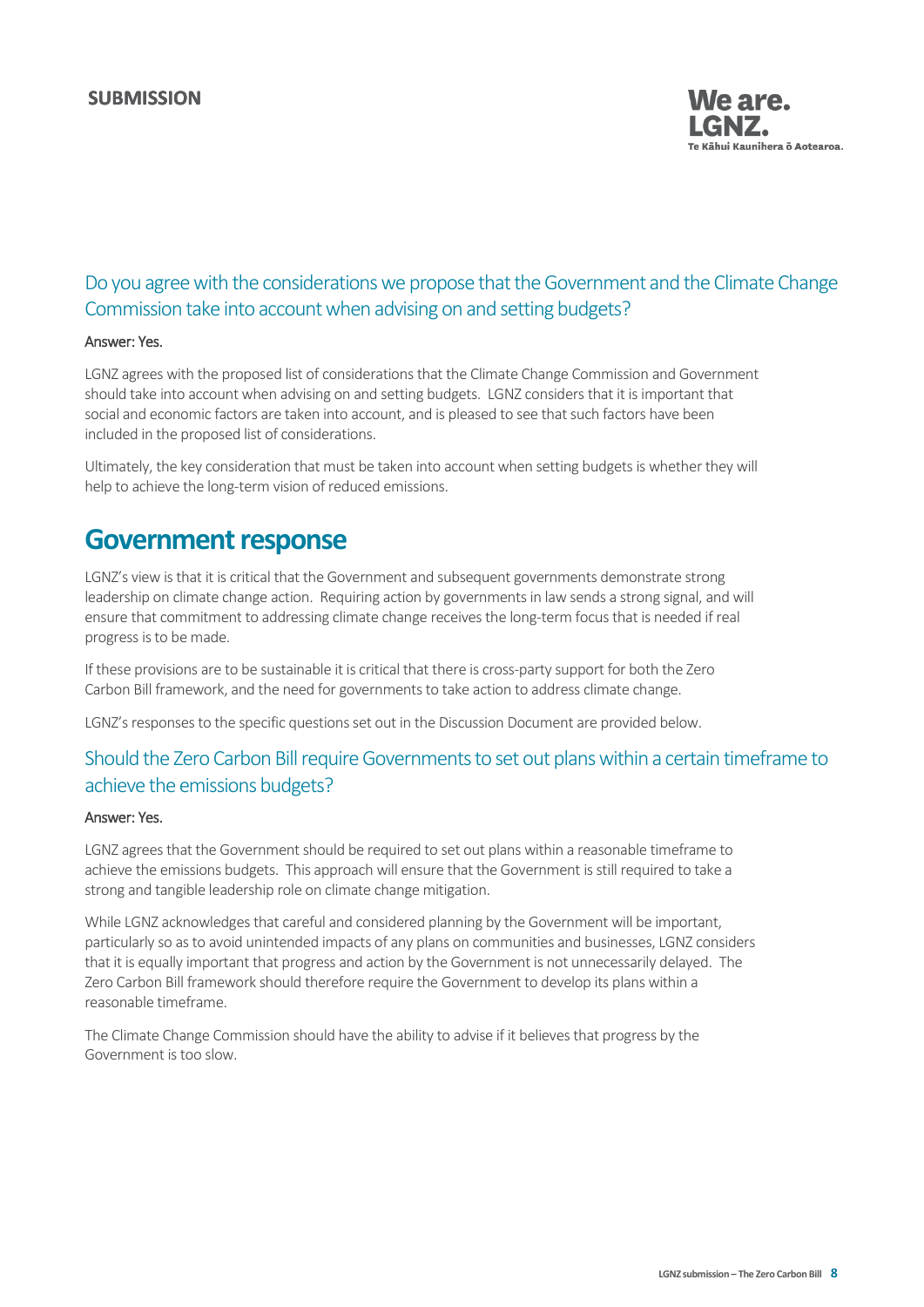

# What are the most important issues for the Government to consider in setting plans to meet budgets? For example, who do we need to work with, what else needs to be considered?

When setting plans to meet budgets, the Government should engage with the communities that will be most impacted by those plans, particularly if the plans will place significant obligations or responsibilities on, or result in significant change for, those communities. Local government is well-placed to be an important collaborative partner for the Government in such instances.

When setting plans to meet budgets, LGNZ also considers that there will be a critical need for the Government to access quality research and development about how New Zealand can meet its emissions reduction target. Processes for accessing research and development need to be short-circuited so that the research and development can be accessed and dispensed without unnecessary delay.

The Government should also keep in mind Treasury's Living Standards Framework and the four capitals when setting its plans. By focusing on the four capitals, as opposed to just GDP, the Government will be better able to ensure that the plans it develops will support community well-being and enable co-benefits from its plans to be maximised.

# <span id="page-8-0"></span>**Climate Change Commission**

LGNZ has previously endorsed calls made by the former Parliamentary Commissioner for the Environment Dr Jan Wright and current Commissioner Simon Upton for the establishment of an independent Climate Change Commission. LGNZ supports the establishment of such a body to the extent that it would drive momentum and change.

However, related to the comments made earlier in the "Government response" section of this submission, LGNZ's position is that it is critical that the Climate Change Commission is not a substitute for the Government and successive governments taking an integrated approach to climate change and showing strong leadership on the issue. A Climate Change Commission is only part of the solution – there is a still a need for the Government to be a leader.

LGNZ agrees with the Government that the Climate Change Commission must be independent and that its membership must be based on skill and expertise, not sector representation. LGNZ's view is that the appointment of Commissioners should be a cross-party exercise, so as to ensure the Commission is durable and has the broad support of Parliament. This is particularly important given the influence that the Commission should have on Parliament's decision-making.

LGNZ recognises that finding the right people to fill the role of Commissioner will be a challenge, particularly given the breadth and depth of knowledge and expertise that will be required if the Commission is to be effective and able to address both adaptation and mitigation. That makes it even more critical that a crossparty approach is taken to finding the right people to fill those roles.

LGNZ's specific responses to the questions set out in the Discussion Document are provided below.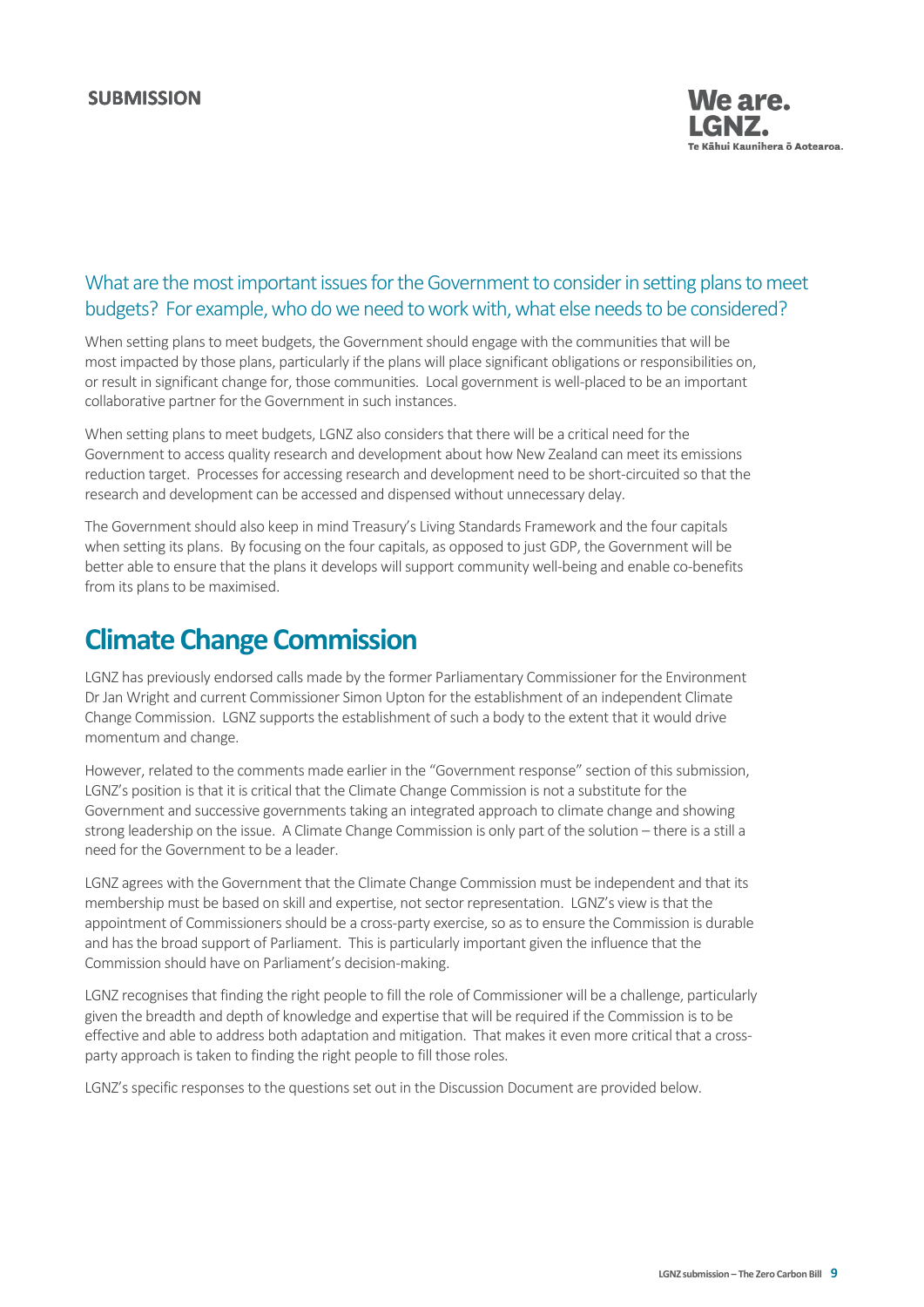

# The Government has proposed that the Climate Change Commission advises on and monitors New Zealand's progress towards its goals. Do you agree with these functions?

#### Answer: Yes.

LGNZ agrees that the Climate Change Commission's functions should be advisory and monitoring ones.

LGNZ considers that vesting the Climate Change Commission with full decision-making powers would create two key risks: a risk that the Climate Change Commission would become a substitute for the Government and successive governments showing strong leadership on climate change, and a risk that subsequent governments may disestablish the Climate Change Commission out of political motivations. That would seriously undermine progress on climate change.

However, LGNZ recognises that if the Climate Change Commission's functions are advisory and monitoring ones only, there is a risk that the Commission will lack the "teeth" that it needs in order to have significant impact and hold the Government and successive governments to account. LGNZ's position is therefore that the Zero Carbon Bill must establish a mechanism whereby the Government must publicly respond if it disagrees with the advice that the Commission provides. This will ensure that there is a level of accountability in circumstances where the Government deviates from the Commission's recommendations.

# What role do you think the Climate Change Commission should have in relation to the New Zealand Emissions Trading Scheme?

#### Answer: Advising the Government on policy settings in the New Zealand Emissions Trading Scheme.

LGNZ's view is that decision-making around the Emissions Trading Scheme (ETS) must remain with the Government. Decisions about the ETS should not be the responsibility of a body that is not democratically elected. The Climate Change Commission can and should, however, provide the Government with advice on policy settings in the New Zealand ETS.

Such an approach would be consistent with the Government's proposal that the Climate Change Commission has advisory and monitoring functions only, and not decision-making functions. Further, given the close relationship between emissions budgets and the ETS it would be inappropriate for decision-making in respect of budgets to rest with the Government and ETS decision-making to rest with another body. That would likely result in inconsistent approaches and decision-making anomalies.

# The Government has proposed that Climate Change Commissioners need to have a range of essential and desirable expertise. Do you agree with the proposed expertise?

#### Answer: Yes.

LGNZ is pleased to see that the Discussion Document identifies :"experience with addressing adaptation challenges like…local government" as essential expertise for the Climate Change Commissioners and supports the inclusion of that area of expertise. This expertise is essential, particularly if the Commission is mandated to deal with adaptation, which LGNZ considers it should be.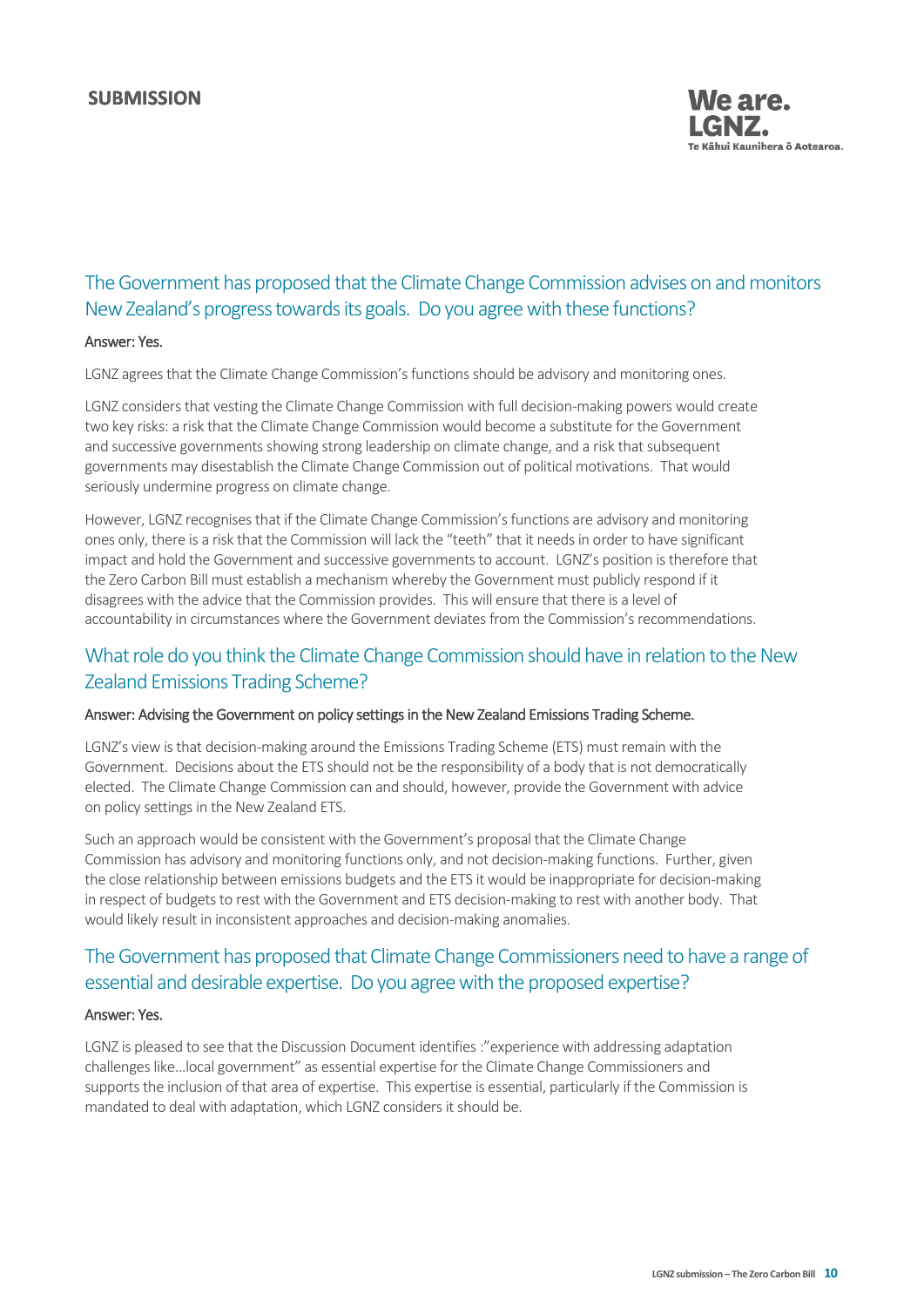

LGNZ makes the following additional comments:

- Progress on adaptation will only be effective and substantive if local government is closely involved in the Government's climate change adaptation work programmes. A Commissioner with knowledge of adaptation and local government should not be a substitute for a close working relationship between central and local government on adaptation. There must be continual engagement by central government with local government which the Zero Carbon Bill could specifically require.
- LGNZ is well-placed to advise the Government on appropriate people to provide the experience with addressing adaptation challenges and local government that the Commission needs.
- LGNZ recognises that different skillsets will be required in order for the Commissioners to advise on adaptation and mitigation, and that it will be difficult to find people who have skills in both areas. That will have implications for the size and structure of the Commission. For this reason, LGNZ recommends in further detail below that the proposed national risk assessment should be undertaken by a separate agency. LGNZ considers that it may be appropriate for Commissioners to be allocated particular portfolios.
- LGNZ is not supportive of the adaptation subcommittee model which has been adopted in the United Kingdom. LGNZ's concern is that a subcommittee arrangement would create a hierarchical structure that gives lower priority to adaptation. That would potentially result in adaptation not getting the level of focus and resourcing that it requires.
- It is critical that the Commissioners have access to all necessary research and that access to that research is not unreasonably delayed.

# <span id="page-10-0"></span>**Adapting to the impacts of climate change**

Adapting to the impacts of climate change is a priority focus for councils across New Zealand. LGNZ has long advocated for the need for greater action by the Government on adaptation. However, LGNZ's position is that it is critical that local government is closely involved in any work that the Government does on adaptation, given that local government is at the frontline of adaptation action and the impacts of adaptation are by definition local.

LGNZ's responses to the specific questions on adaptation set out in the Discussion Document are provided below.

# Do you think the Zero Carbon Bill should cover adapting to climate change?

#### Answer: Yes.

The Zero Carbon Bill must cover adapting to climate change. New Zealand needs joined up action on both climate change mitigation and adaptation, and the Zero Carbon Bill provides an opportunity to deliver that. It would be inappropriate for New Zealand's key piece of climate change legislation to focus on mitigation only, particularly given that current global temperatures mean that a certain level of adaptation is inevitable.

The Paris Agreement makes provision for and requires action on both climate change adaptation and mitigation. It is entirely appropriate that New Zealand's Zero Carbon Bill adopts a similar approach.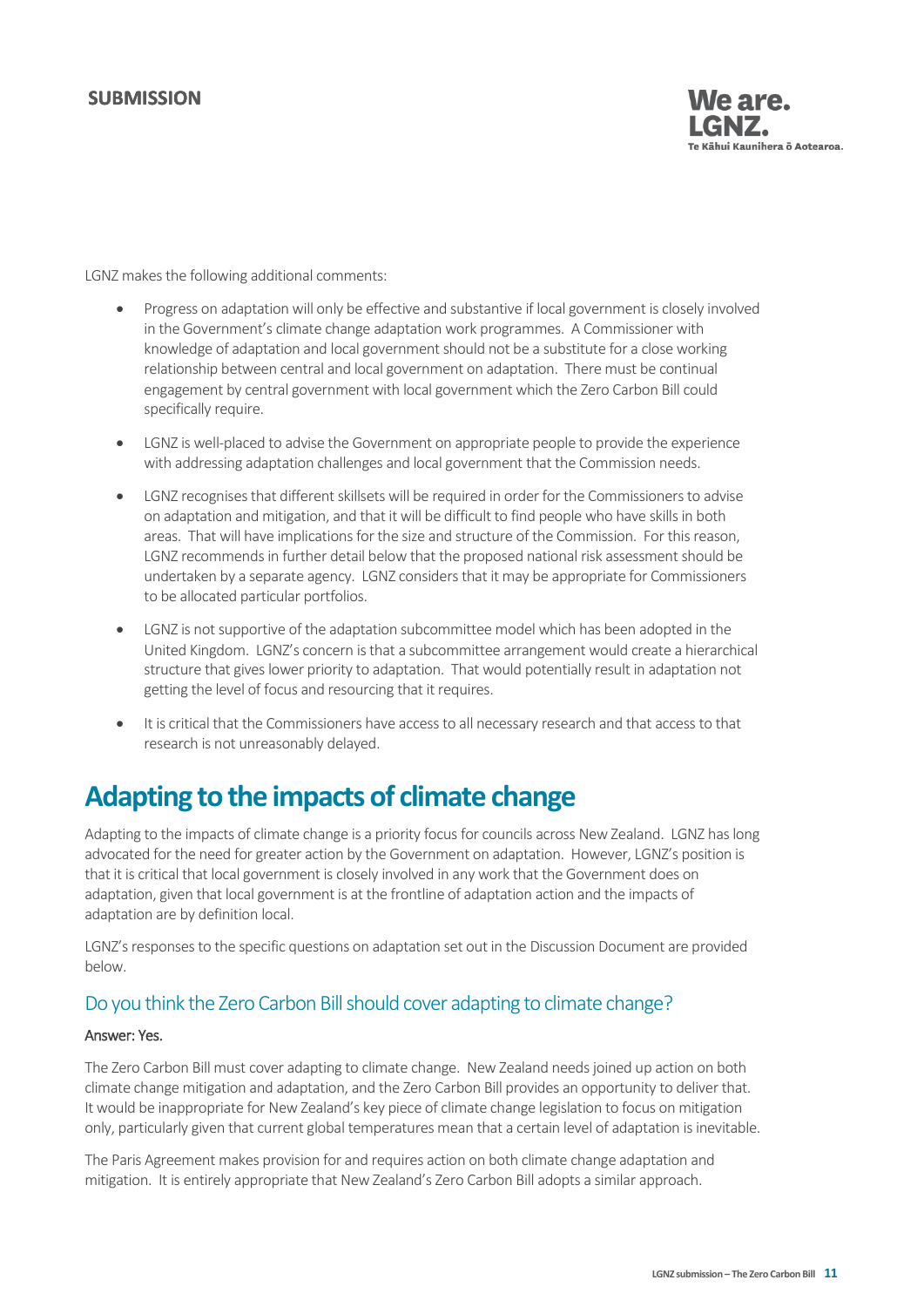

LGNZ's concern is that if the Zero Carbon Bill does not extend to adaptation as well as mitigation, adaptation will not get the level of focus and attention it requires. It is also concerned that successive governments could more easily relegate adaptation in terms of priority if there is not a legal requirement to take adaptive action (notwithstanding that successive governments could of course repeal certain sections of the Zero Carbon Act). A joined up approach to adaptation and mitigation will also ensure that New Zealand does not miss opportunities to maximise co-benefits by compartmentalising issues.

# The Government has proposed a number of new functions to help us adapt to climate change. Do you agree with the proposed functions?

#### Answer: Yes.

LGNZ is strongly in support of the Government's proposals to undertake a national risk assessment and to develop a national adaptation plan. LGNZ has long advocated for these two things. However, LGNZ makes the following additional comments:

- The Government's proposed national risk assessment should be undertaken by LGNZ's proposed Local Government Risk Agency (LGRA), or a similar risk agency model with national application, and not the Climate Change Commission as is currently proposed. Although LGNZ's view is (as noted above) that the Climate Change Commission should have knowledge and expertise around climate change adaptation, the expertise required to undertake a risk assessment will be specific and technical, and not necessarily expertise that is needed on the Commission for other purposes. LGNZ believes that this is the most practicable way of ensuring that the Commission's membership is comprised of the most appropriate knowledge and expertise.
- While LGNZ agrees that the Government should be responsible for developing and monitoring progress on a national adaptation plan, LGNZ's view is that the Zero Carbon Bill should explicitly require that local government is involved in both the development and the ongoing monitoring, review and updating of that plan. Local government is best placed to understand the implications of a national adaptation plan for councils and their communities.
- LGNZ believes that certain aspects of the national adaptation plan could be worked on now and that there is not a need to wait until a national risk assessment has been undertaken to commence that work. The Government could and should start work now, with local government and other relevant parties, on defining a common set of priorities, goals and outcomes for adaptation. The priorities and goals could be set out in the Zero Carbon Bill framework to give them high standing.
- LGNZ's view is that an area requiring urgent and significant progress by the Government is decision-making around the allocation of and roles and responsibilities for funding the costs of adaptation. This is something that the Climate Change Commission should be mandated to provide the Government with advice on if it sees fit, or considers that Government progress in this area is too slow.